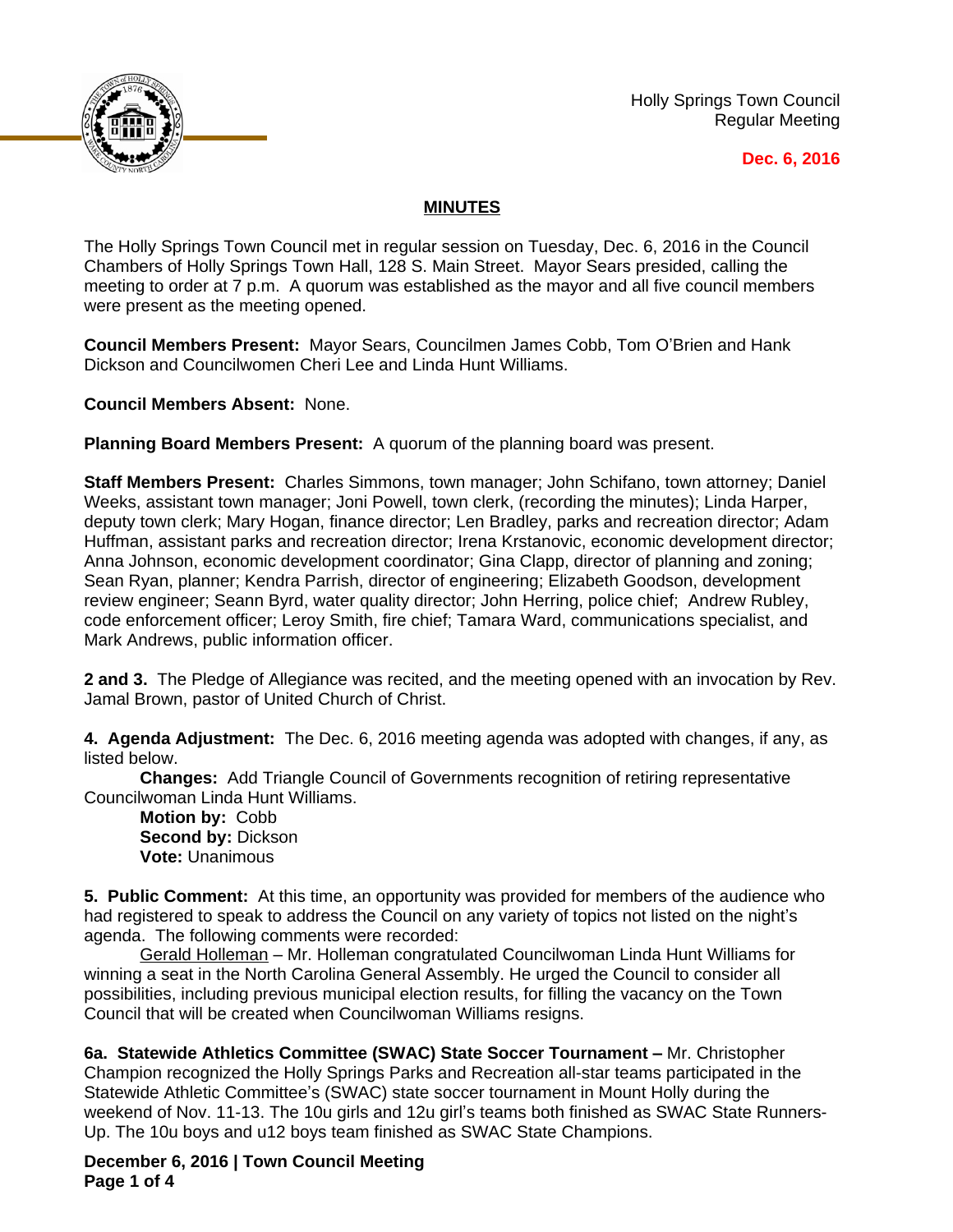Mayor Sears presented each player with a certificate of achievement for a job well done. **Action:** None.

At this time, Lee Worsley executive director of the Triangle J Council of Governments, addressed the Council to recognize and express appreciation to Councilwoman Williams for her service on the Triangle J COG board. He presented Councilwoman Williams with a plaque commemorating her years of service as a Holly Springs representative on the Triangle J COG board.

At this time, Mayor Sears reported that one member of the Council had volunteered to serve as the Holly Springs representative on this regional organization. Alternate Councilman Hank Dickson said he would serve.

**Action:** The Council approved a motion to appoint Councilman Dickson to serve on the Triangle J Council of Governments board representing Holly Springs.

**Motion by:** Lee **Second by:** Cobb **Vote:** Unanimous

**7a. Public Hearing: Rezoning Petition 16-REZ-11** – Mr. Ryan said this is a continuation of the public hearing opened Nov. 1, which was continued to Dec. 6 at the request of the applicant. The applicant has requested this item be further continued to the Jan. 3, 2017 meeting.

With that explanation completed, Mayor Sears reopened the public hearing. The following input was recorded:

There being no input, the public hearing was continued.

**Action:** The Council approved a motion to continue the public hearing for Zone Map Change #16-REZ-11 to resume at the Council's meeting on Jan. 3, 2017.

**Motion by:** Lee Second by: Cobb **Vote:** Unanimous

**7b. Joint Public Hearing: 03-PUD-01-A10, Twelve Oaks** – Mr. Ryan the Town has received a request to modify the 12 Oaks Planned Unit Development. The amendment makes three changes to the adopted PUD.

- The first is an adjustment to the zoning table to reduce the required setback side, corner and rear yard setbacks for front-loaded townhomes to three feet.
- The second change adds a standard detail for front-loaded townhomes;
- The fourth change updates the buffer detail for landscaping along New Hill Road. He said the joint public hearing with the planning board will need to be opened and

continued since the neighborhood meeting that is required for PUD major amendments has not yet been held.

With that explanation completed, Mayor Sears opened the public hearing. The following input was recorded: None.

There being no input, the public hearing was continued9.

**Action:** The Council approved a motion to continue the joint public hearing with the Town Council and Planning Board to Jan. 3, 2017 for Major Planned Unit Development Amendment #00- PUD-01-A10 for 12 Oaks PUD as submitted by Spaulding & Norris PA.

**Motion by:** Cobb **Second by: Dickson Vote:** Unanimous

**8. Consent Agenda:** The Council approved a motion to approve all items on the Consent Agenda. The motion carried following a motion by Councilman Cobb, a second by Councilwoman O'Brien and a unanimous vote. The following actions were affected:

**December 6, 2016 | Town Council Meeting Page 2 of 4**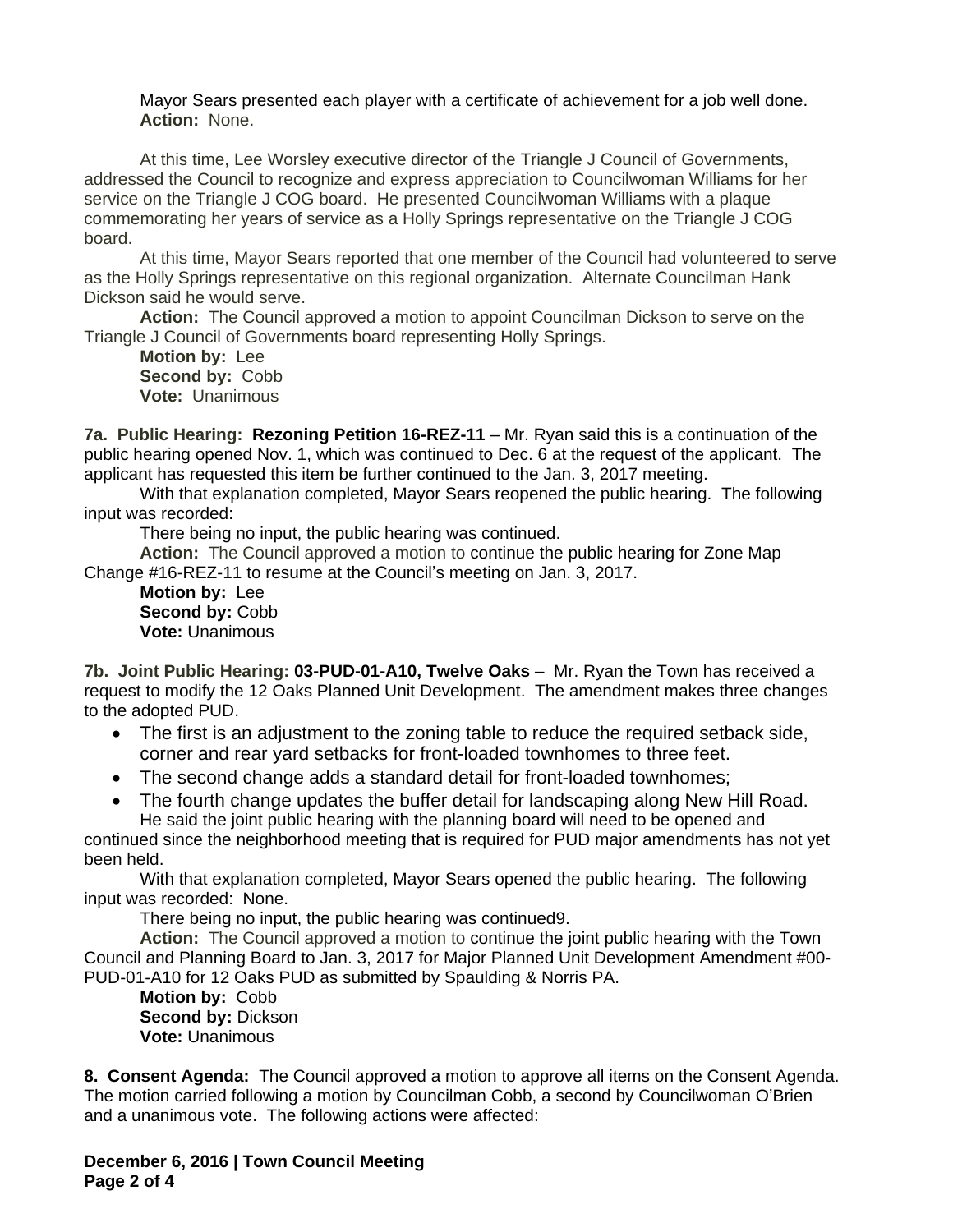9a. Minutes – The Council approved the minutes of the Council's regular meeting held Nov. 1, 2016.

9b. Budget Amendment Report– The Council received a monthly report on operational budget amendments approved by the town manager or that were accomplished at the direction of the Council**.** *A copy of the budget amendment report is attached to these minutes.*

9c. Contract Report - The Council received a report of contracts of less than \$15,000 approved by staff.

9d. Resolution 16-40 - The Council adopted Resolution 16-40 directing the town clerk to investigate the sufficiency of annexation petition A16-02 and setting a public hearing on the question of annexation for Dec. 20. *A copy of Resolution 16-40 is attached to these minutes.*

9e. Ordinance 16-07.01 Amendment – The Council adopted Ordinance #16-07.1, modifying the annual budget ordinance and fee schedule to correct the Planning and Zoning fees.

9f. Engineering Design and Construction Standards Manual Amendments– The Council authorized revisions to the Engineering Design and Construction Standards manual.

9g. Ordinance Declaring Structure Unfit - The Council adopted ordinance declaring a structure at 705 S. Main St. unfit for human habitation. *A copy of Ordinance 16-10 is attached to these minutes.*

9a. Unfinished Business: 2016 Street Improvement Project - Ms. Parrish said the 2016 Street Improvement Project was sent out for bid with bids received and opened Oct. 26. Design for this project was completed by the Engineering Department. Staff is recommending a rejection of the bids at this time. The resurfacing is planned to occur in the spring of 2017. We will revise the specifications and plan to bid the project closer to the time when the work will be completed in order to attract a lower bid, Ms. Parrish said.

**Action:** The Council approved a motion to reject all bids received in the 2016-17 street improvement project.

**Motion by:** O'Brien **Second by:** Dickson **Vote:** Unanimous

**10a. Park Avenue Infrastructure Reimbursement Agreement –** Ms. Parrish said Lennar Homes is developing a 46-acre tract along Grigsby Avenue, formerly known as the Strother property. Lennar plans to build up to 114 units. As a requirement on the comprehensive transportation plan, a connection of Teal Lake Drive must be constructed with the development of the property. This roadway connection is important for interconnectivity between subdivisions as well as for safety, Ms. Parrish said.

There is a large FEMA crossing of a creek included with the connection.

In addition to the interconnectivity the Town also is interested in this connection because it will provide another access point for people traveling to and from Sugg Farm at Bass Lake Park. The Town is proposing to reimburse the developer up to \$171,000 toward transportation fees for completing this very important connection.

Councilman Dickson noted that he felt that the buyers of the property should have known about the expense of crossing the creek before buying the property so he is reluctant to reimburse the \$171,000.

Tom Spaulding, Spaulding & Norris and representing the developer – Mr. Spaulding said the developer is required to build a road connection to the edge of his own property; however, the Town is requiring a full connection across a creek to the end of Teal Lake Drive, which was not extended across the creek when it was built. Because the developer is being asked to provide more construction than what is required, Mr. Spaulding said, the reimbursement is fair.

**Action:** The Council approved a motion to enter into an infrastructure reimbursement agreement with the developers of Park Avenue.

**Motion by:** Williams **Second by:** Cobb

**December 6, 2016 | Town Council Meeting Page 3 of 4**